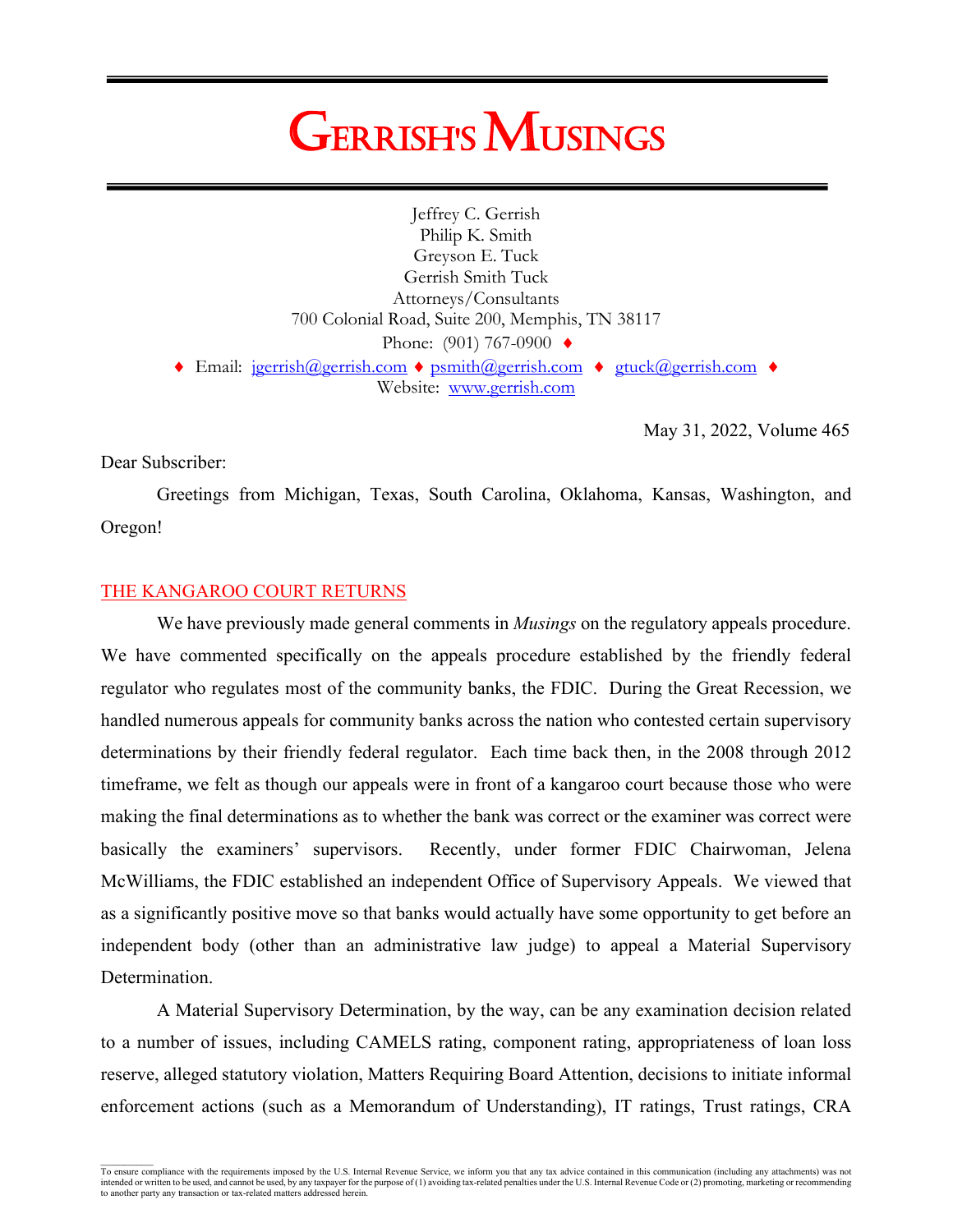ratings, Consumer compliance ratings, Truth in Lending Act (Reg Z) restitution, and even asset classifications where the amount individually or in the aggregate exceeds 10% of the Bank's total capital.

Since the "coup" at the FDIC a few months back and Chairman McWilliams' resignation, Acting Chairman Martin Gruenberg has been in charge of the Agency. Last week the FDIC under Acting Chairman Gruenberg eliminated the Office of Supervisory Appeals and restored the Supervisory Appeals Review Committee. The kangaroo court has been restored. The Supervisory Appeals Review Committee basically consists of a bunch of insiders at the FDIC. Not a good day for community banking.

#### BENEFIT CORPORATIONS

We recently had an inquiry from a community banker as to whether *Musings* has addressed whether it made sense for banks to consider becoming "B" Corporations or Public Benefit Corporations. For purposes of definition, a Certified "B" Corporation is a business that has been evaluated and certified by the nonprofit B Lab on five categories: corporate governance, treatment of workers, impact on community, impact on environment, and treatment of customers. Examples of companies that are certified B Corporations include Danone North America, Patagonia, and Ben & Jerry's. The certification process for a B Corp. is fairly extensive through B Labs and not inexpensive.

Public Benefit Corporations (PBCs) are different. Unlike a B Corporation, which is a professional certification with limited legal standing, a PBC is a legal framework similar to a C Corp or an LLC that is available in 34 states. PBCs follow a business strategy of considering the impact of its decisions on all stakeholders, including the public, not just shareholders.

Does this make sense for your community bank? It depends. For years we have been "pounding the table" that the real key to success for community banks is for the directors and senior management to focus on enhancing shareholder value. Enhancing shareholder value is how you keep your bank independent so you can do all the good things, such as being a good corporate citizen, the employer of choice, the economic engine in the community, and the like. If you do not have a bank, you cannot do those things. If you are 100% owned by one group or family and you want to take much more of an environmental, social, and governance stance, then a Certified B Corporation or a Public Benefit Corporation may make sense. If anyone wants any further information on this, please let us know.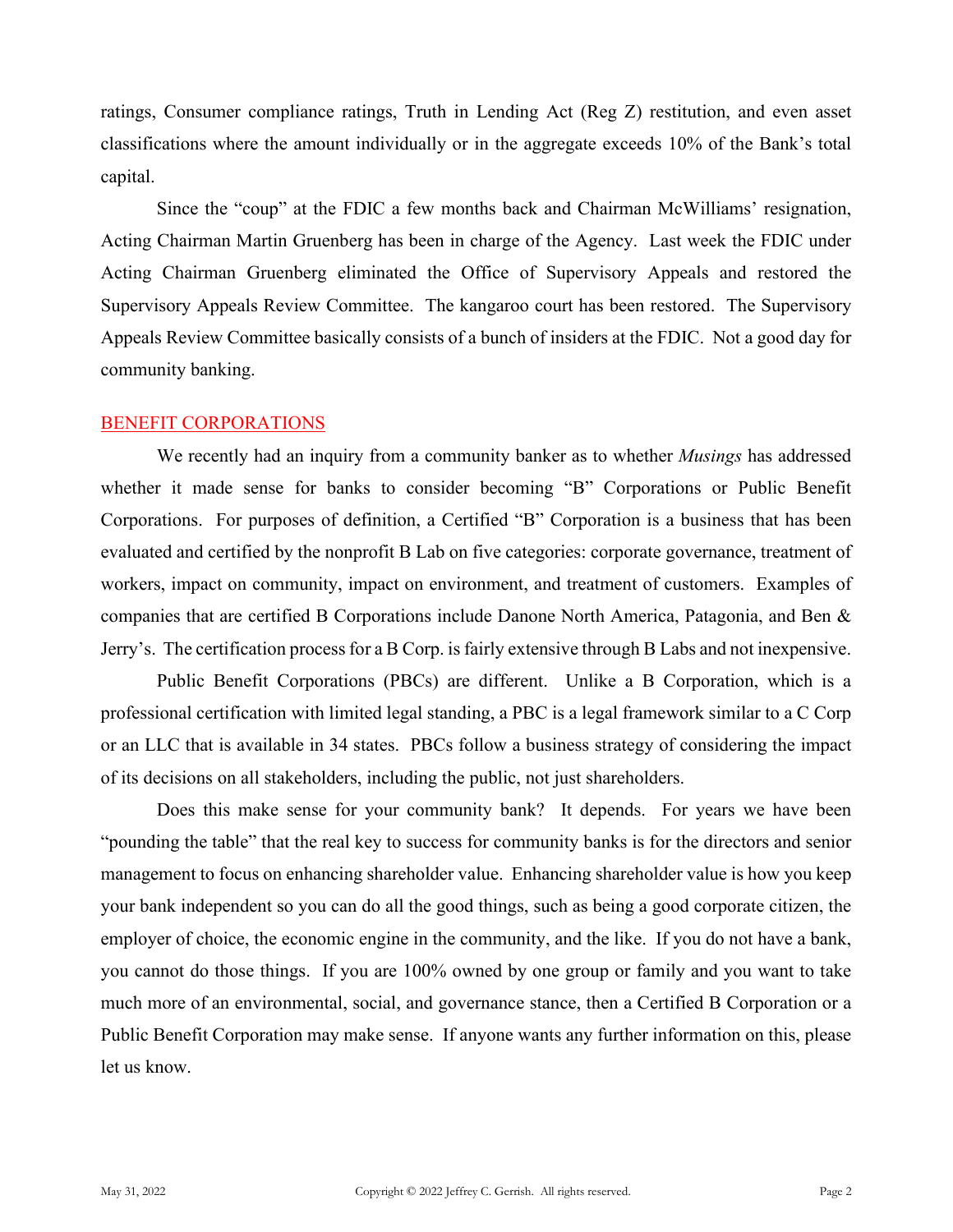#### CONSENT ORDERS

On the last Friday of every month, the FDIC, which provides supervision over most of the current community banks, issues its list of enforcement actions for the prior month. The Friday before Memorial Day was no exception. The first bank on the list was a bank that agreed to a Consent Order. As we have noted in *Musings* before, it is called a Consent Order because the bank voluntarily agrees to it. This consent order is fairly typical and requires, among other things, increased board oversight, a management study and a management plan for the future, effective strategic planning, management training in a variety of areas, (including credit risk and interest rate risk management), the creation of a profit plan, the creation of a capital plan, restrictions on both dividends and growth in total assets (5% in a six month period), improvements in the bank's lending policy, and many other affirmative actions that the bank is required to complete within various timeframes. Our review of this Order was primarily to determine whether anything was "new." Most of the provisions of the Order are similar to those we saw during the Great Recession for banks undergoing asset quality issues.

We suppose that's the good news. We also know that more Orders will be forthcoming. If you are having regulatory issues or need help with compliance with an Order, a Memorandum of Understanding, or a Written Agreement, let us know.

#### ACQUISITION OPPORTUNITIES

Several of our recent *Musings* have expressed a sentiment towards a slowdown in community bank M&A activity. We have previously indicated we see this primarily as a result of potential buyers having some sense of caution about the target bank's operations, particularly as it relates to loans and securities. However, just because the number of deals announced has slowed down, that does not mean we are actually seeing a major drawback in interest or opportunities to take a look.

Over the past couple weeks, we have helped numerous different clients evaluate potential acquisition opportunities. These have all come in the form of the potential acquirer's receipt of a Confidential Information Memorandum provided by various investment bankers around the country. So we think it is proper to say the current M&A environment is one where there is still a respectable number of interested buyers and potential sellers. That said, we do believe we will see deal timelines continue to extend out, as the due diligence review will become only that much more important given the various economic uncertainties.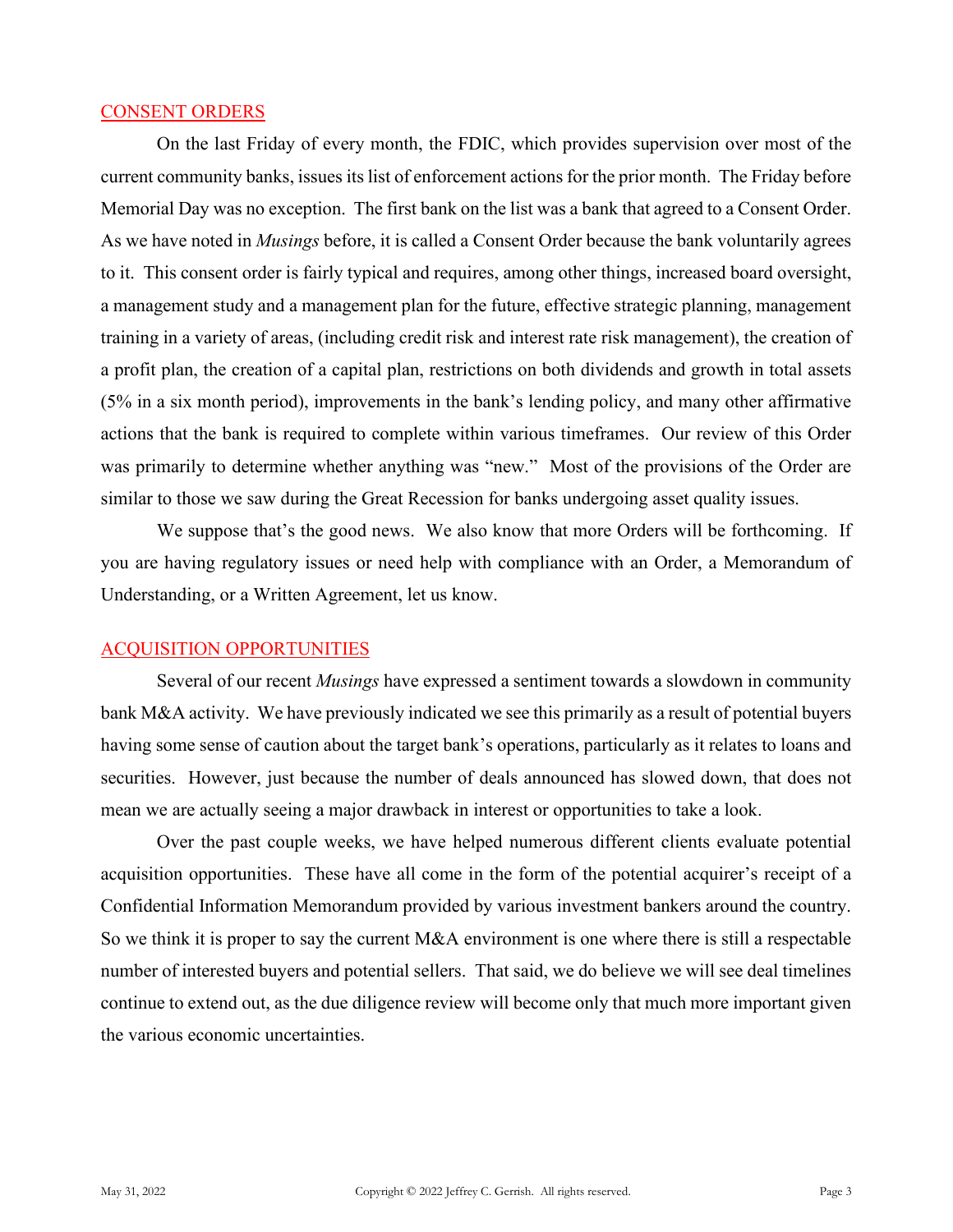### ASSET LIABILITY MANAGEMENT

We recently had an interesting discussion with the education directors of a community bank education program. The question asked of us was what do we see as appropriate educational program offerings in today's environment. Of course there are many, but one of the ones that jumped out at us is asset liability management.

The past 15 years or so have been a relatively stable rate environment. While there have been a couple bounces in rates, none of them have been too severe. The last 60 to 90 days has changed that, and we are now seeing increases in interest rates with an expectation of additional raises. The jump in interest rates is one of the largest over the past 40 or so years.

Putting all of this together, we see asset liability management as extremely important over the next 12 to 24 months. Our expectation is there may be a number of bank presidents and chief executive officers that have never been through a period of this level of volatility. Likewise, there are probably a number of banks around the country that do not have a significant amount of "institutional knowledge" to navigate these issues.

If your bank does not have a strong base of institutional knowledge in terms of asset liability management in a volatile rate environment, we recommend you look outside the bank for external resources to get better educated on this particular function of bank management. The net interest margin is the most significant driver of profitability in the bank, so managing the net interest margin through these interest rate changes will be of critical importance over the next couple years.

# COMMON STOCK VALUATION CONCERNS

Many community banks obtain an annual valuation of their holding company common stock for a number of different reasons. Some of these are ESOP valuations, and others are valuations that are completed for what we call informational purposes. The most common approach is to have the stock valued as of December  $31<sup>st</sup>$  each year. Most community banks then use that valuation throughout the year.

Many community banks that historically have used a December 31 valuation for the upcoming year are now rethinking this issue. This is particularly true if the community bank holding company is thinking about a repurchase of its own shares. The central question most banks are dealing with is whether the value of the shares has materially decreased due to changes in the market and the underlying book value of the bank.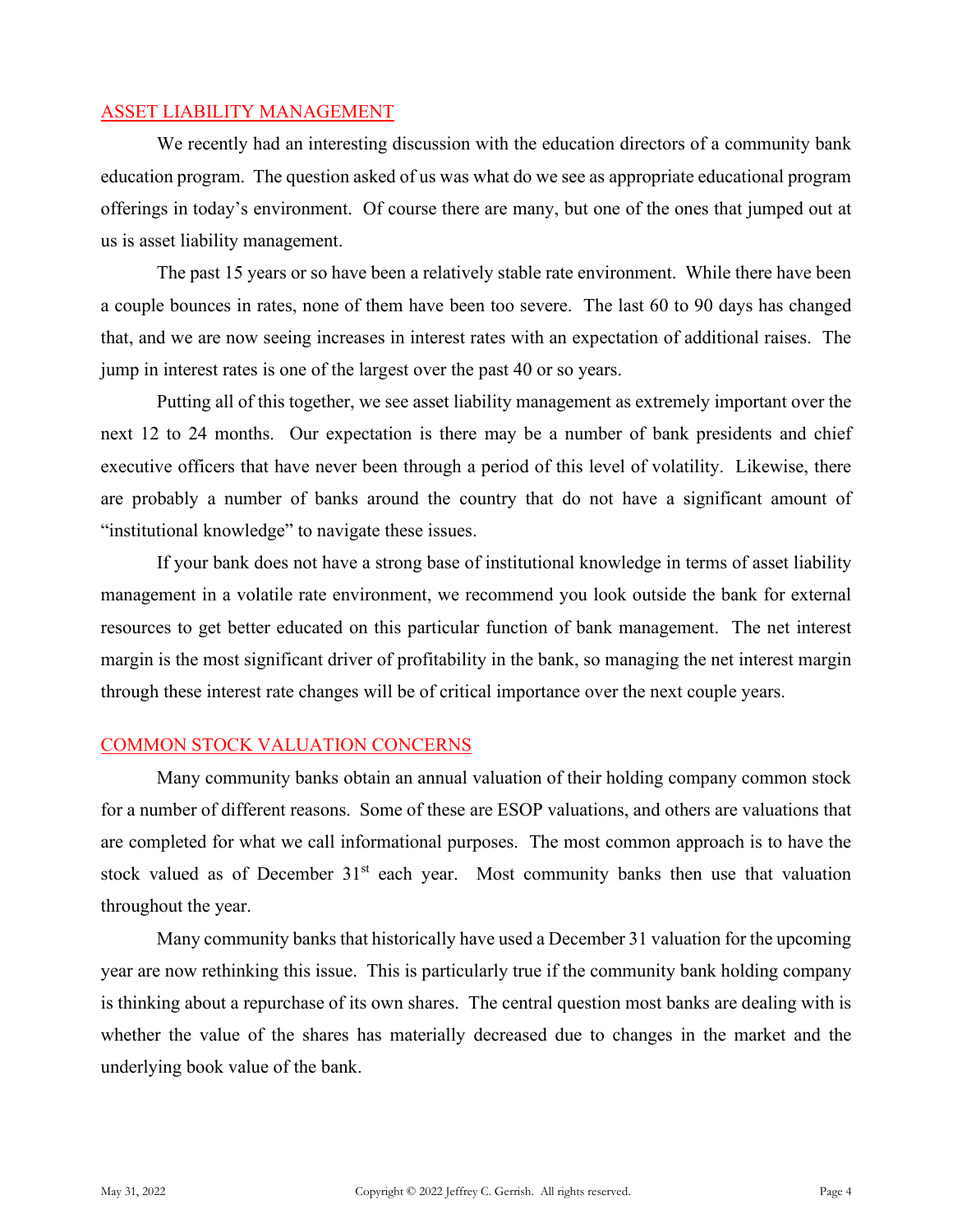An explanation of the approach on valuation theory is beyond the scope of *Musings*. However, we do see it as appropriate that community banks at least ask themselves the valuation question prior to engaging in a material transaction. We are not saying a change in valuation is an absolute requirement, but we see critically looking at the situation and making a determination on how to proceed to be appropriate given the changes in a number of factors since December 31<sup>st</sup>.

### BOARD FEES

Over the past couple months, we have been in a couple different situations where we have been involved in a special meeting of the holding company or bank board of directors. These have all come in the acquisition context. As the name implies, a special meeting is a meeting that is separate and apart from the normally scheduled, routine board meetings. In each of these meetings, the issue of whether the directors should be separately compensated for their attendance at the meeting came up. In both of the meetings, the directors indicated they were not being separately compensated for attendance at the special meeting. Instead, the prevailing view was that uncompensated attendance at the special meeting was just "part of the deal" of being a director and receiving normal director compensation.

There is no right or wrong answer as it relates to compensation for directors at special board meetings. Some boards separately compensate directors for attendance at a special meeting. Other boards do not. We do not have a strong position one way or the other as it relates to whether payment should be made. Instead, we think the board should discuss it and make a collective, appropriate determination as to any level of payment.

#### THE NEXT GENERATION OF BANKERS

Several members of our firm, including the three of us, are involved in various ways in the Graduate Schools of Banking around the country. This involvement ranges from teaching, to advising, to being a member of the board of directors and executive committee of the School. We recently had the opportunity to have further involvement with some of the students from one of the graduate schools. We wanted to report through *Musings* that the next generation of bankers appears to be smart, enthusiastic, and ready to take over (immediately). We were pleased to see the level of enthusiasm and the interest with respect to what is going on in the industry. Always a good sign.